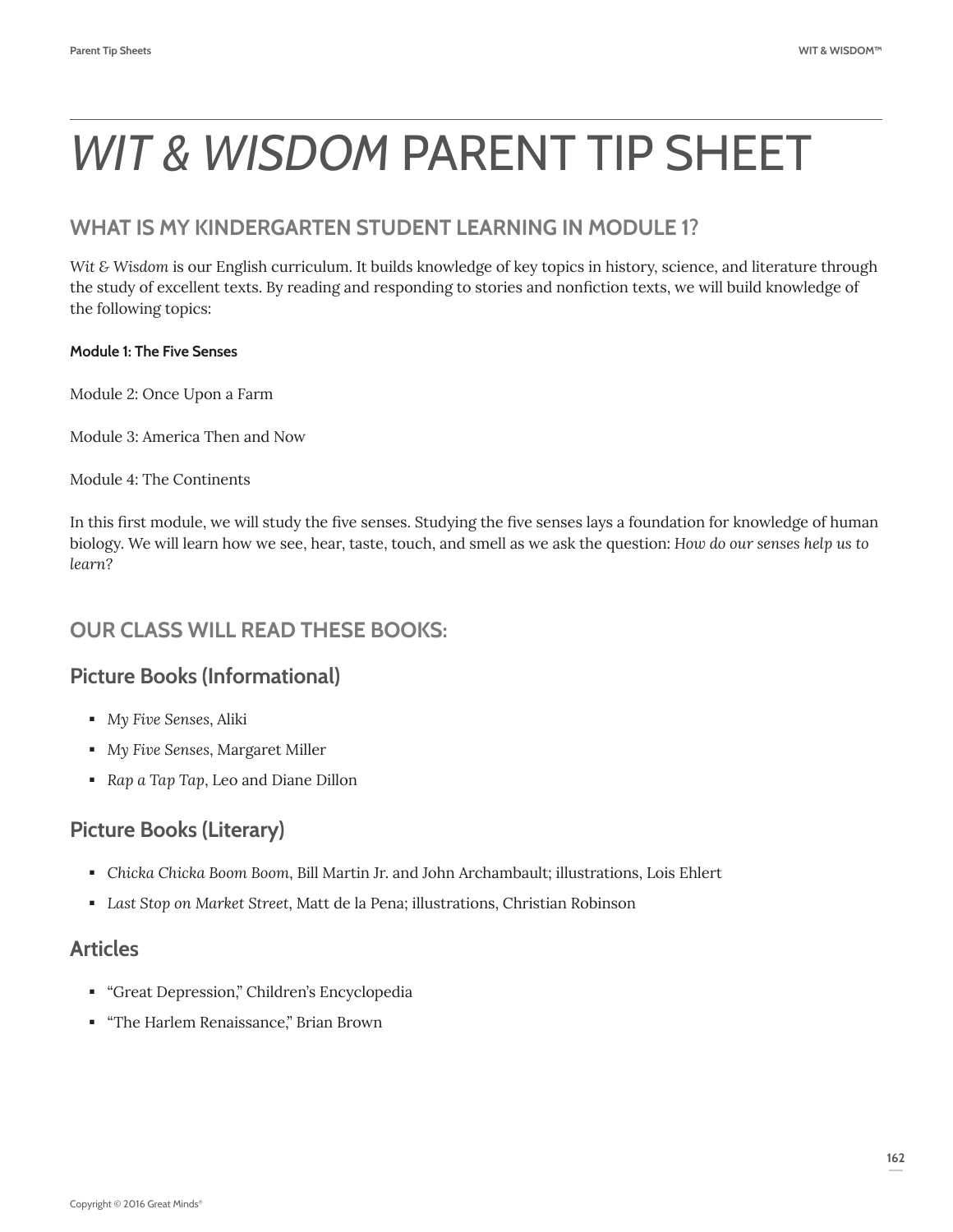# **OUR CLASS WILL WATCH THESE VIDEOS:**

- "Bojangles Step Dance"
- "Chicka Chicka Boom Boom"
- "Eight-Year-Old Tap Prodigy Little Luke"

# **OUR CLASS WILL EXAMINE THESE PAINTINGS:**

- *Flower Day*, Diego Rivera
- *Le Gourmet*, Pablo Picasso

# **OUR CLASS WILL ASK THESE QUESTIONS:**

- What are our five senses?
- How do people use their senses to learn about the world?
- How does CJ use his senses to learn about the world in *Last Stop on Market Street*?
- How do our senses help us learn from *Chicka Chicka Boom Boom*?
- How do our senses help us learn from *Rap a Tap Tap*?
- How do our senses help us learn?

# **QUESTIONS TO ASK AT HOME:**

As you read with your Kindergarten student, ask:

*What do you notice and wonder?*

# **BOOKS TO READ AT HOME:**

- *Geraldine, the Music Mouse*, Leo Lionni
- *Brown Bear, Brown Bear*, *What Do You See*? Eric Carle
- *Polar Bear, Polar Bear, What Do You Hear*? Bill Martin Jr.
- *The Listening Walk*, Paul Showers
- *Drum Dream Girl*, Margarita Engle
- *Hello Ocean*, Pam Munoz Ryan
- *Rain*, Manya Stojic
- *Owl Moon*, Jane Yolen
- *Snowy Day*, Ezra Jack Keats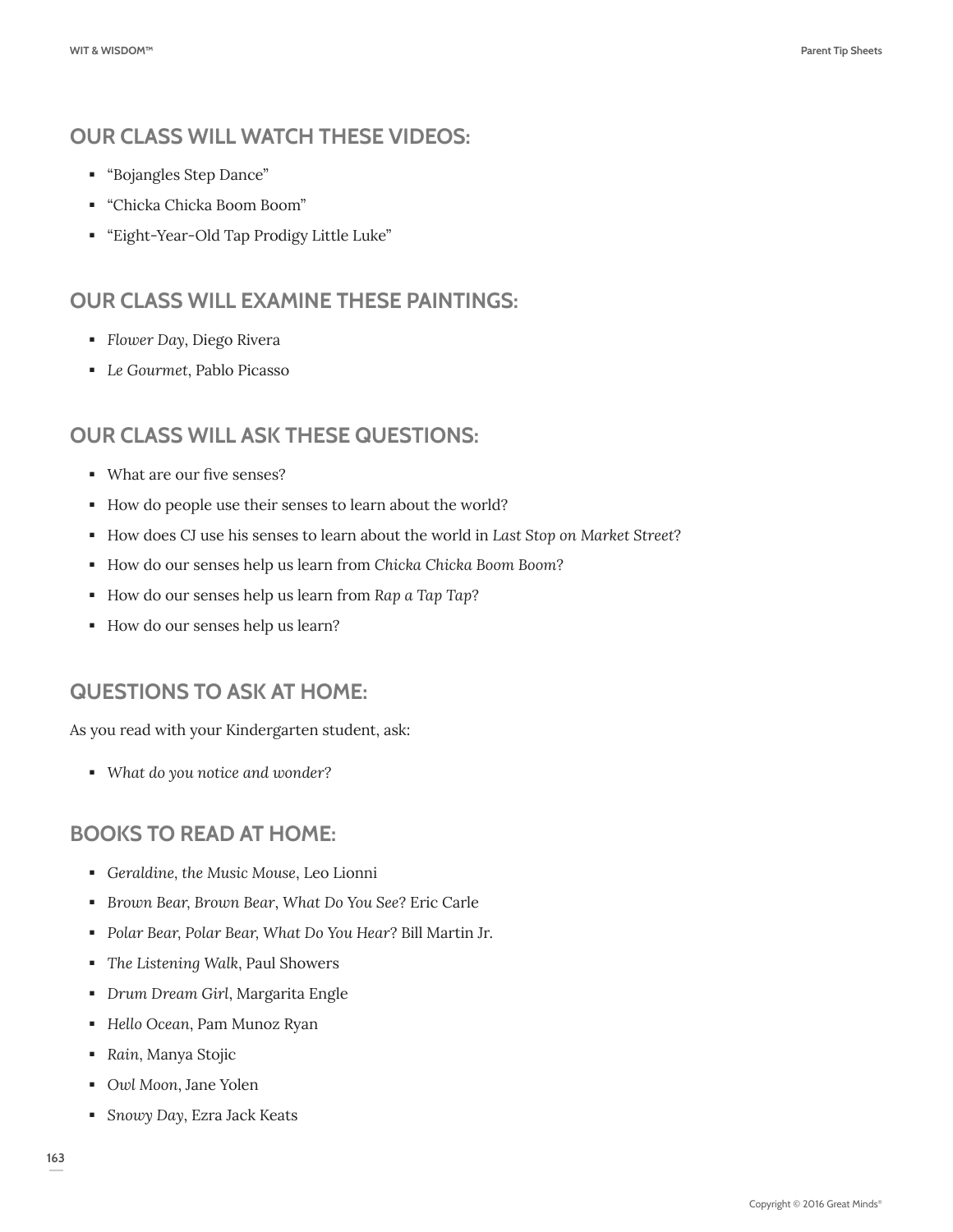- *The Fur Family*, Margaret Wise Brown
- *Every Second Something Happens: Poems for the Mind and the Senses*, Christine San Jose

# **PLACES YOU CAN VISIT TO TALK ABOUT THE FIVE SENSES:**

Visit an art museum or art exhibit together. Take time to look at the art and ask:

- *What are you wondering about the five senses after looking at this art?*
- *What do you notice?*
- *What's happening in this work of art?*
- *How do people use their senses to learn about the world?*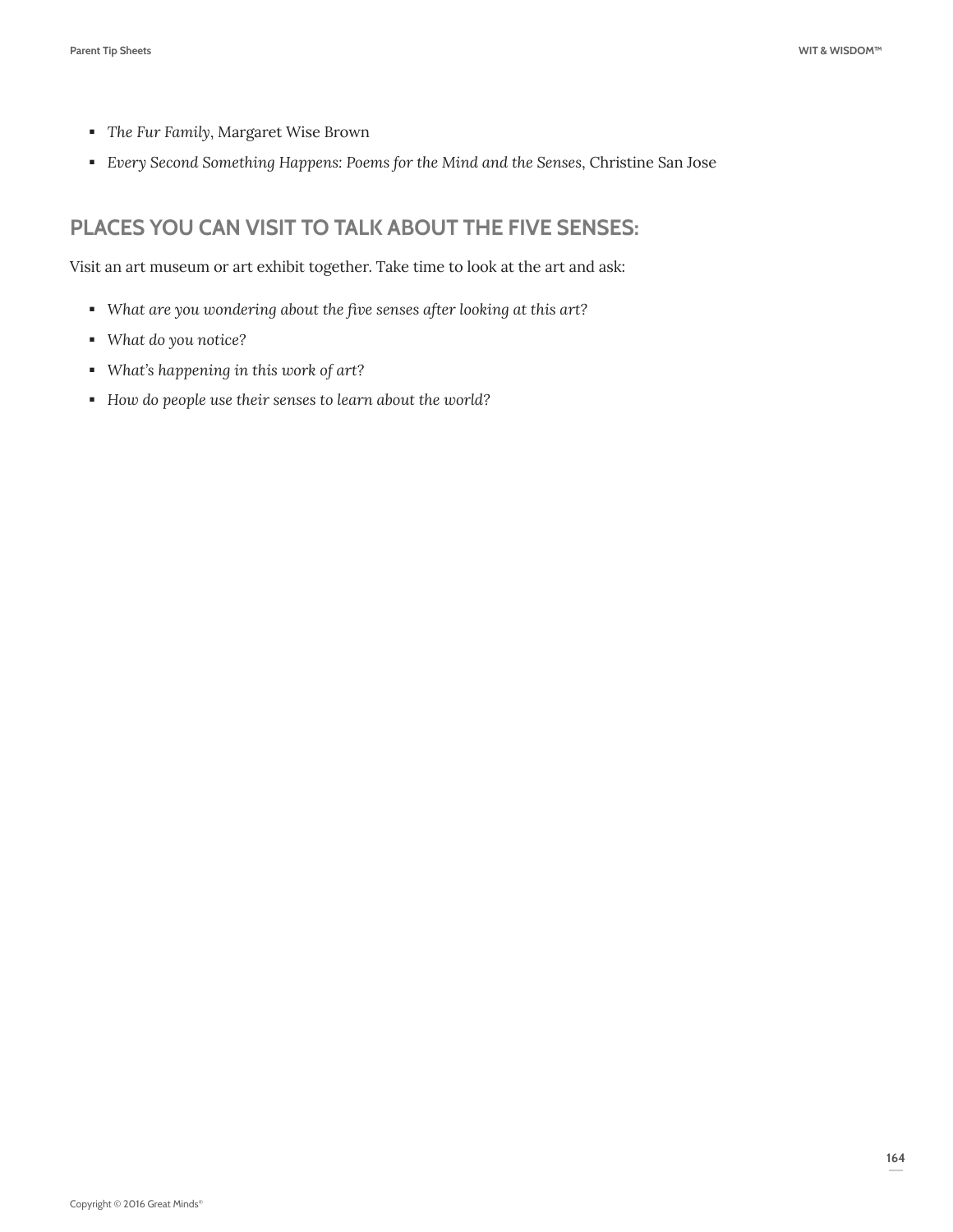# **WHAT IS MY KINDERGARTEN STUDENT LEARNING IN MODULE 2?**

*Wit & Wisdom* is our English curriculum. It builds knowledge of key topics in history, science, and literature through the study of excellent texts. By reading and responding to stories and nonfiction texts, we will build knowledge of the following topics:

Module 1: The Five Senses

#### **Module 2: Once Upon a Farm**

Module 3: America, Then and Now

Module 4: The Continents

In this second module, *Once Upon a Farm,* we will study life on the farm. As we explore the familiar and vibrant farm, we ask the question: *What makes a great story?* 

# **OUR CLASS WILL READ THESE BOOKS:**

### **Picture Books (Informational)**

- *The Year at Maple Hill Farm,* Alice and Martin Provensen
- *Farm Animals,* Wade Cooper

## **Picture Books (Literary)**

- *The Little Red Hen,* Jerry Pinkney
- *The Three Billy Goats Gruff, P*aul Galdone
- *Three Little Pigs,* Raina Moore; Illustrations, Thea Kliros

## **OUR CLASS WILL EXAMINE THESE PAINTINGS:**

- *American Gothic,* Grant Wood
- *The Cornell Farm,* Edward Hicks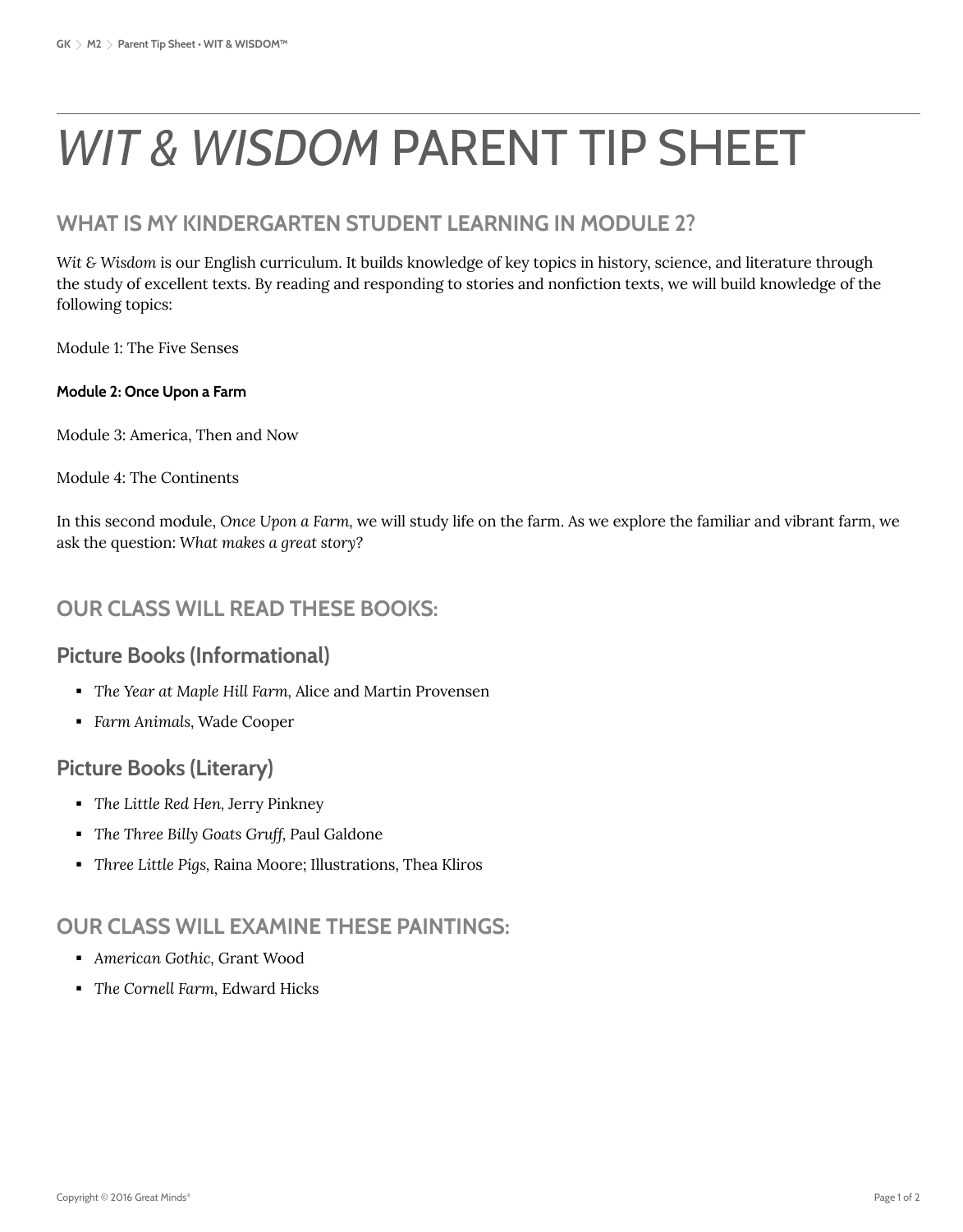# **OUR CLASS WILL ASK THESE QUESTIONS:**

- What is true about real farm animals?
- How do authors create settings?
- How do authors create characters?
- How do authors create problems and resolutions?
- How do authors sequence events?
- What makes a good story?

# **QUESTIONS TO ASK AT HOME:**

As you read with your Kindergarten student, ask:

- *What's happening?*
- *What does a closer look at words and illustrations reveal about this text's deeper meaning?*

# **BOOKS TO READ AT HOME:**

- *On the Farm,* David Elliott
- *Giggle Giggle, Quack,* Doreen Cronin
- *The Little Red Hen,* Paul Galdone
- *The Three Little Pigs,* John Marshall
- *Farm,* Elisha Cooper
- *The Little Red Hen,* Diane Muldrow
- *Color Farm,* Lois Ehlert
- *Fantastic Farm Machines,* Cris Peterson
- *Big Red Barn*, Margaret Wise Brown
- *Seed, Soil, Sun: Earth's Recipe for Food*, Cris Peterson

# **PLACES YOU CAN VISIT TO TALK ABOUT THE FARM:**

Visit a zoo or local farm together. Ask:

- *What do you notice and wonder about the animals?*
- *How is life on this farm different from or similar to our lives?*
- *Why do you think so many people tell stories set on the farm?*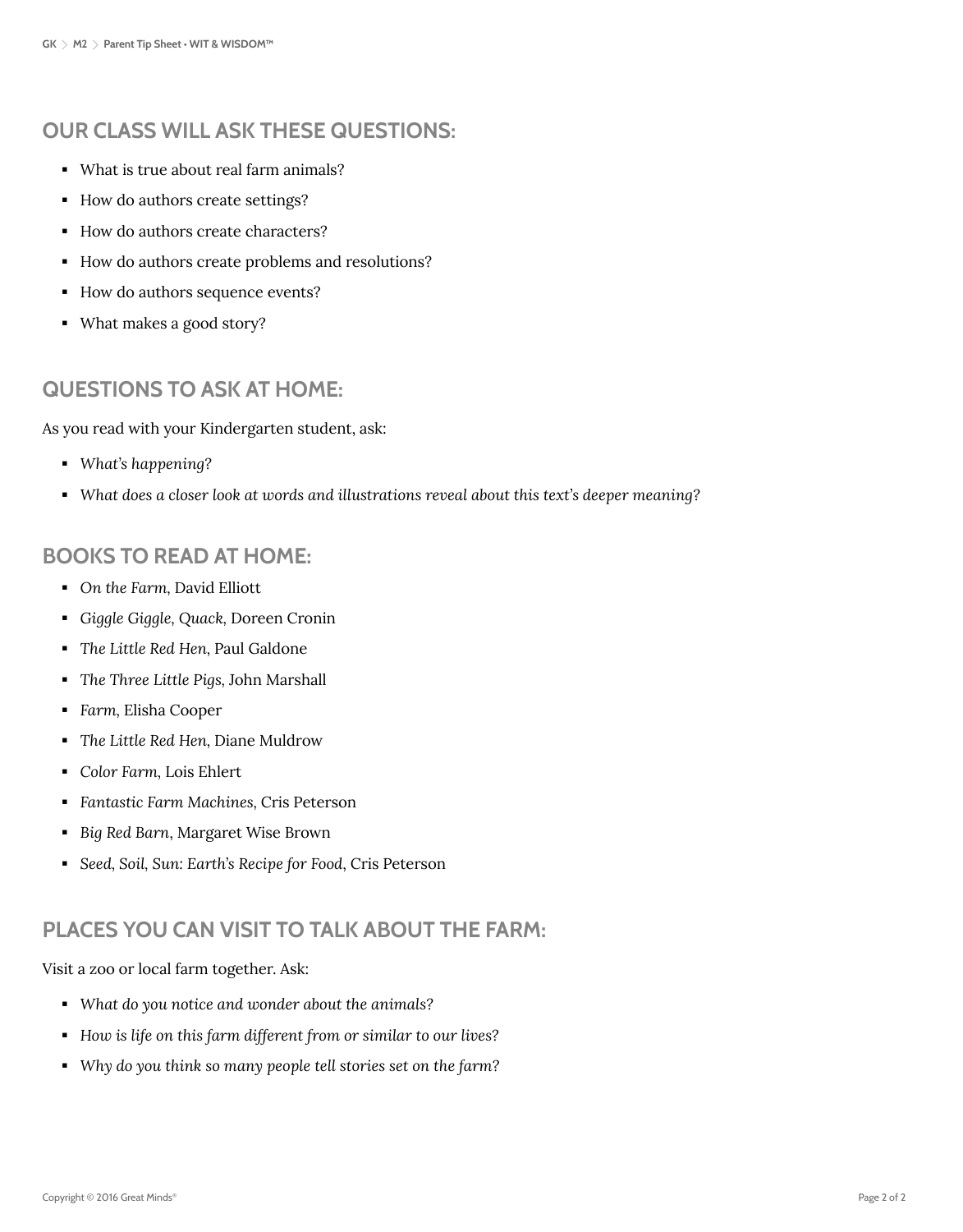# **WHAT IS MY KINDERGARTEN STUDENT LEARNING IN MODULE 3?**

*Wit & Wisdom* is our English curriculum. It builds knowledge of key topics in history, science, and literature through the study of excellent texts. By reading and responding to stories and nonfiction texts, we will build knowledge of the following topics:

Module 1: The Five Senses

Module 2: Once Upon a Farm

#### **Module 3: America, Then and Now**

#### Module 4: The Continents

In this third module, *America, Then and Now*, we will study how certain aspects of American life have changed over time. As we explore the past and the present, we ask the question: How has life in America changed over time?

# **OUR CLASS WILL READ THESE BOOKS:**

## **Picture Books (Informational)**

- *When I Was Young in the Mountains*, Cynthia Rylant
- *Home Then and Now*, Robin Nelson
- *School Then and Now*, Robin Nelson
- *Transportation Then and Now*, Robin Nelson
- *Communication Then and Now*, Robin Nelson
- *Now & Ben: The Modern Inventions of Benjamin Franklin*, Gene Baretta

# **Picture Books (Literary)**

*The Little House*, Virginia Lee Burton

### **Poem**

"Now We Are Six," A.A. Milne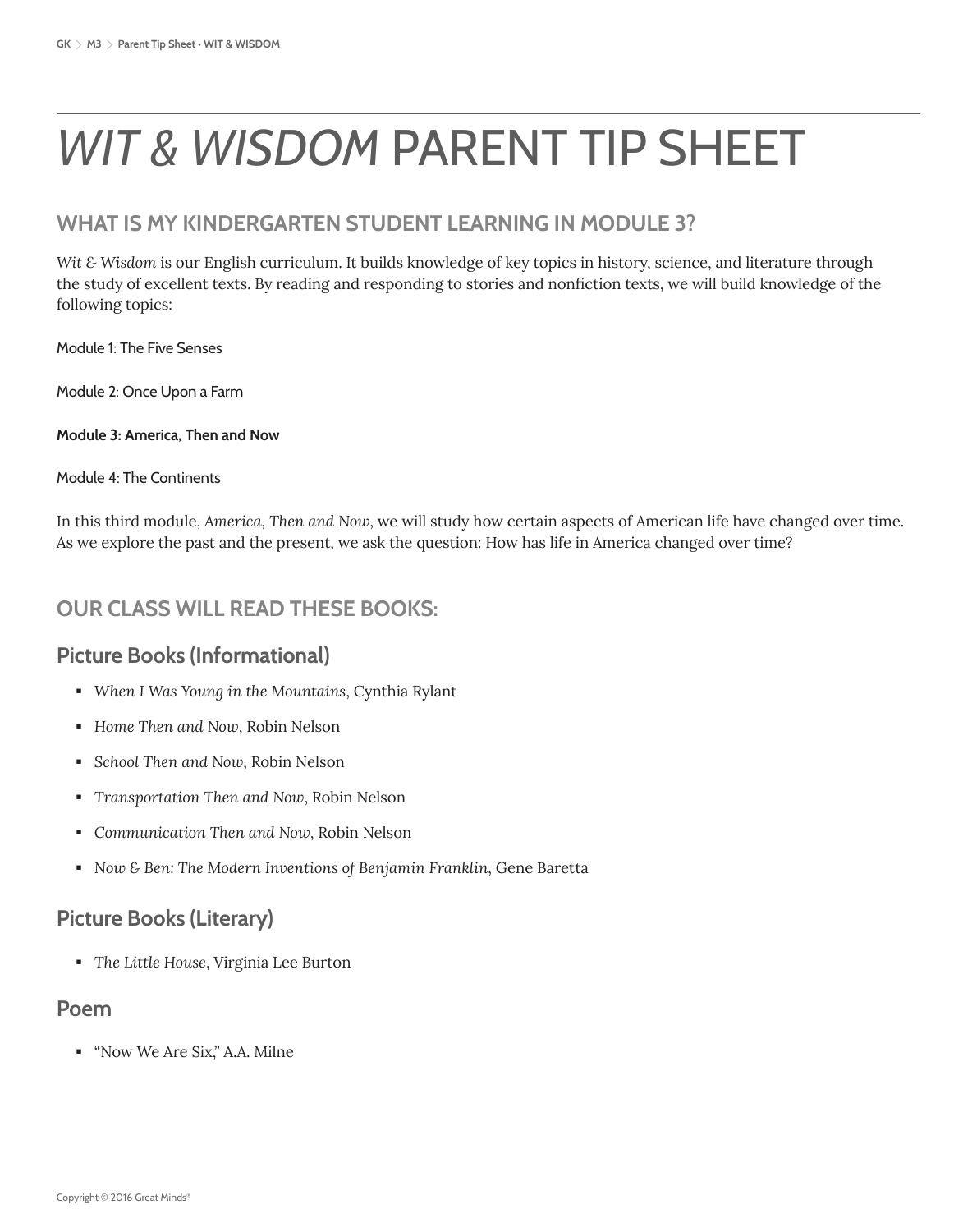## **OUR CLASS WILL EXAMINE THIS PAINTING:**

*Washington Crossing the Delaware*, Emanuel Leutze

## **OUR CLASS WILL LISTEN TO THESE SONGS :**

- "Engine on the Track," *Gayle's Preschool Rainbow*
- "You're a Grand Old Flag," George M. Cohan
- "This Land Is Your Land," Woody Guthrie

## **OUR CLASS WILL WATCH THIS VIDEO:**

"Sounds of a Glass Armonica," *Toronto Star*

## **OUR CLASS WILL VIEW THIS WEBSITE:**

"Betsy Ross and the American Flag: Flag Picture Gallery," Independence Hall Association

## **OUR CLASS WILL VIEW THESE PHOTOGRAPHS :**

- *Old Hand Water Pump*, Judson McCranie
- Photographs from the article "Then & Now: The Stunning Speed of Urban Development," S.A. Rogers

# **OUR CLASS WILL ASK THESE QUESTIONS:**

- How was Cynthia Rylant's life different from your life?
- How has life at home and at school changed in America?
- What changes does the Little House see in her neighborhood?
- How have communication and transportation changed in America?
- How did Benjamin Franklin's inventions make life in America easier?

# **QUESTIONS TO ASK AT HOME:**

As you read with your Kindergarten student, ask

*What is the essential meaning of, or most important message in, this book?*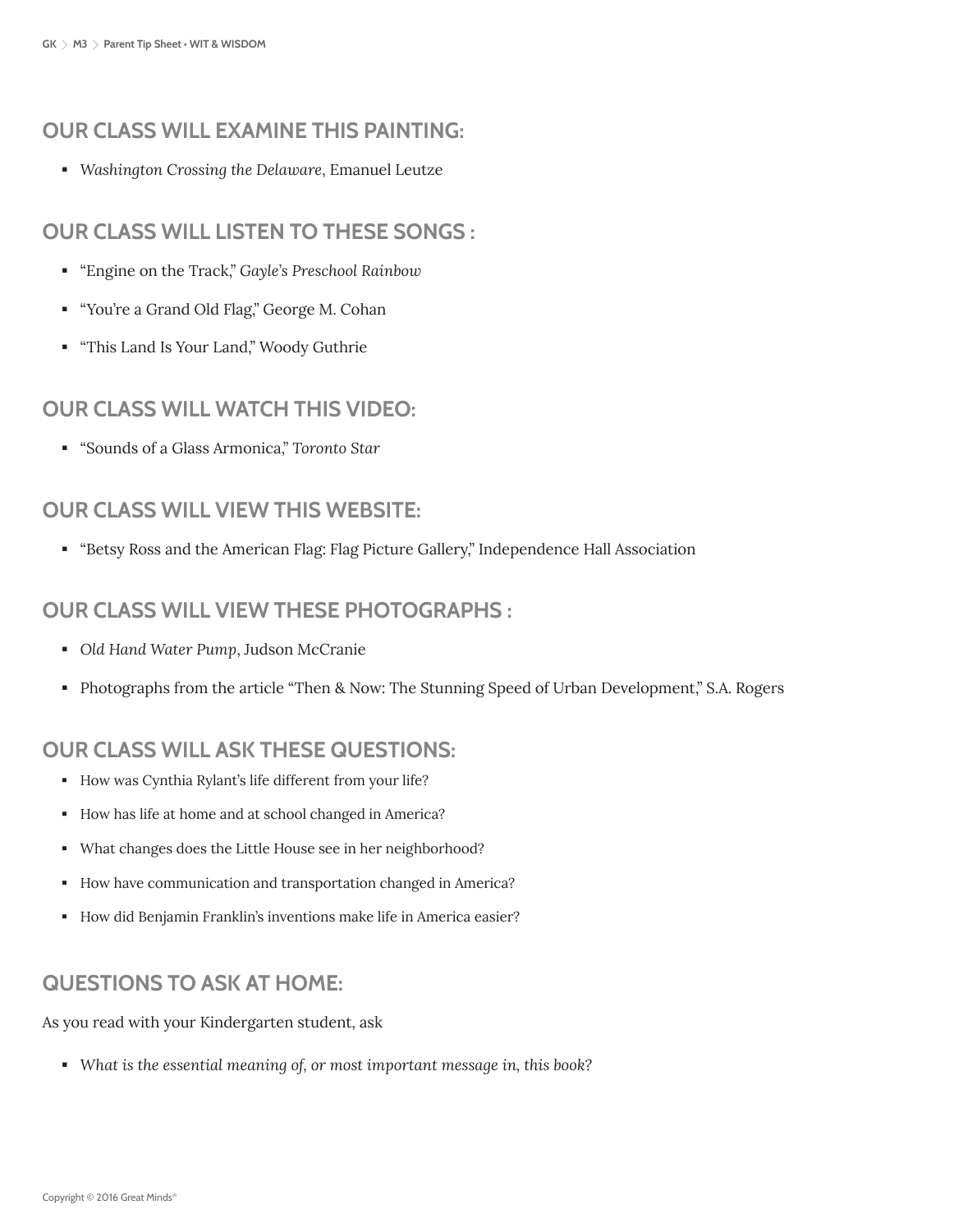# **BOOKS TO READ AT HOME:**

- *The White House*, Lisa M. Herrington
- *The American Flag*, Lisa M. Herrington
- *The Secret Subway*, Shana Corey
- *Mr. Ferris and His Wheel*, Kathryn Gibbs Davis
- *Maybelle: The Cable Car*, Virginia Lee Burton
- *This Is New York*, Miroslav Sasek
- *This Is Washington, D.C.*, Miroslav Sasek
- *Brick by Brick,* Charles M. Smith
- *I Have a Dream,* Martin Luther King, Jr. and Kadir Nelson
- **Here Come the Girl Scouts!: The Amazing All-True Story of Juliette "Daisy" Gordon Low and Her Great Adventure, Shana Corey**
- *Katy and the Big Snow*, Virginia Lee Burton
- *Benjamin Franklin*, Wil Mara
- *Electric Ben: Amazing Life and Times of Benjamin Franklin*, Robert Byrd
- *If You Lived in Colonial Times,* Ann McGovern
- *The House That George Built,* Suzanne Slade and Rebecca Bond

# **PLACES YOU CAN VISIT TO TALK ABOUT AMERICA, PAST AND PRESENT:**

Visit a larger city or historic site together. Ask:

- *What do you notice and wonder about the buildings and setting?*
- *How is life in this city different from or similar to our lives?*
- *Imagine visiting this place long ago. What might look different in the past? What has changed over time? What has stayed the same?*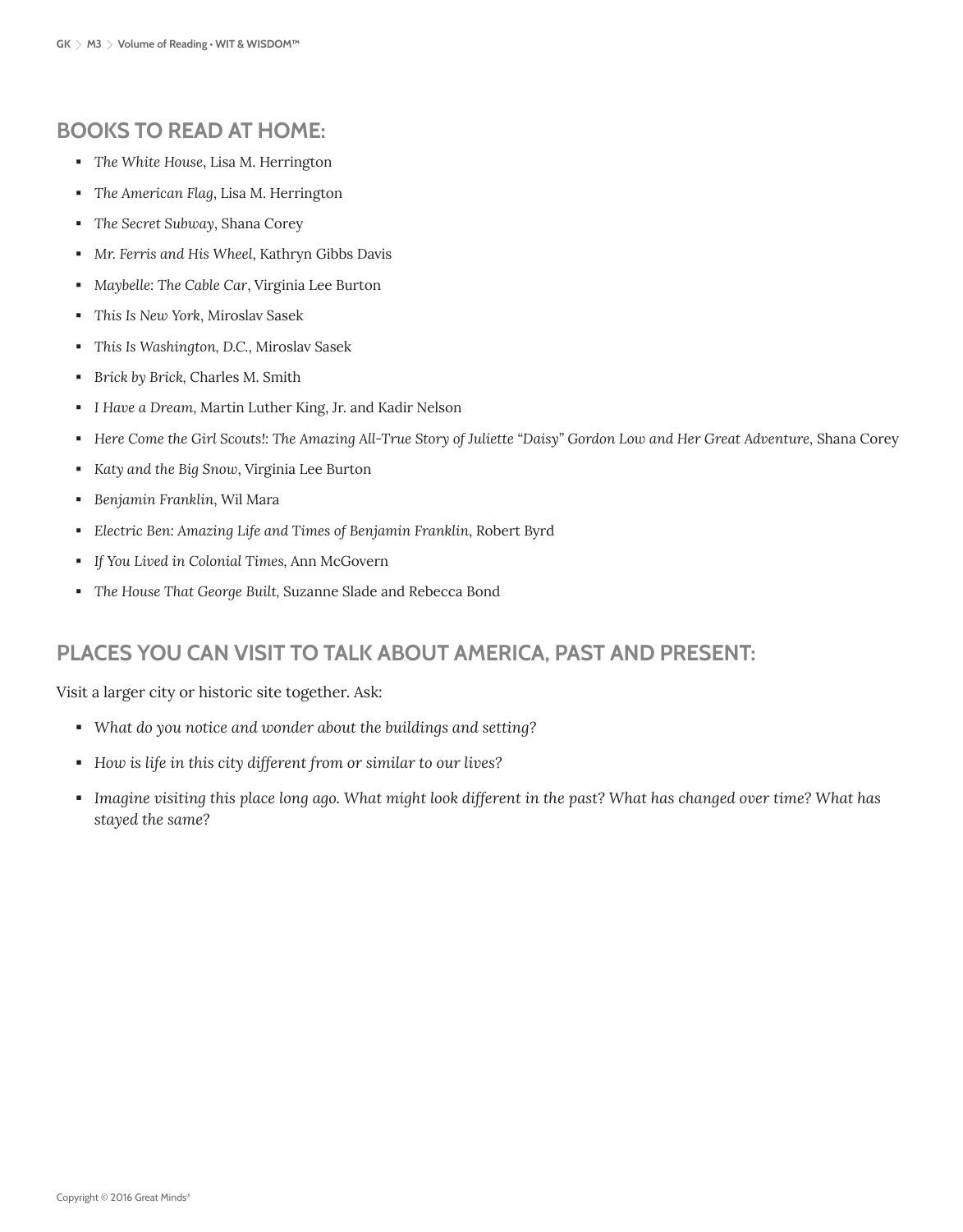# **WHAT IS MY KINDERGARTEN STUDENT LEARNING IN MODULE 4?**

*Wit & Wisdom* is our English curriculum. It builds knowledge of key topics in history, science, and literature through the study of excellent texts. By reading and responding to stories and nonfiction texts, we will build knowledge of the following topics:

Module 1: The Five Senses

Module 2: Once Upon a Farm

Module 3: America, Then and Now

#### **Module 4: The Continents**

In the fourth module, *The Continents*, we will study characteristics of the seven continents to learn more about the world and understand the similarities and differences amongst the continents. As we explore each continent, we ask the question: *What makes the world fascinating?*

# **OUR CLASS WILL READ THESE BOOKS:**

# **Picture Books (Informational)**

- *Africa*, Rebecca Hirsch
- *Antarctica*, Rebecca Hirsch
- *Asia*, Rebecca Hirsch
- *Australia*, Rebecca Hirsch
- *Europe*, Rebecca Hirsch
- *Introducing North America,* Chris Oxlade
- *South America*, Rebecca Hirsch
- *World Atlas,* Nick Crane

# **Picture Books (Literary)**

- *Moon Rope*, Lois Ehlert
- *The Story of Ferdinand*, Munro Leaf
- *Why Mosquitoes Buzz in People's Ears: A West African Tale*, Verna Aardema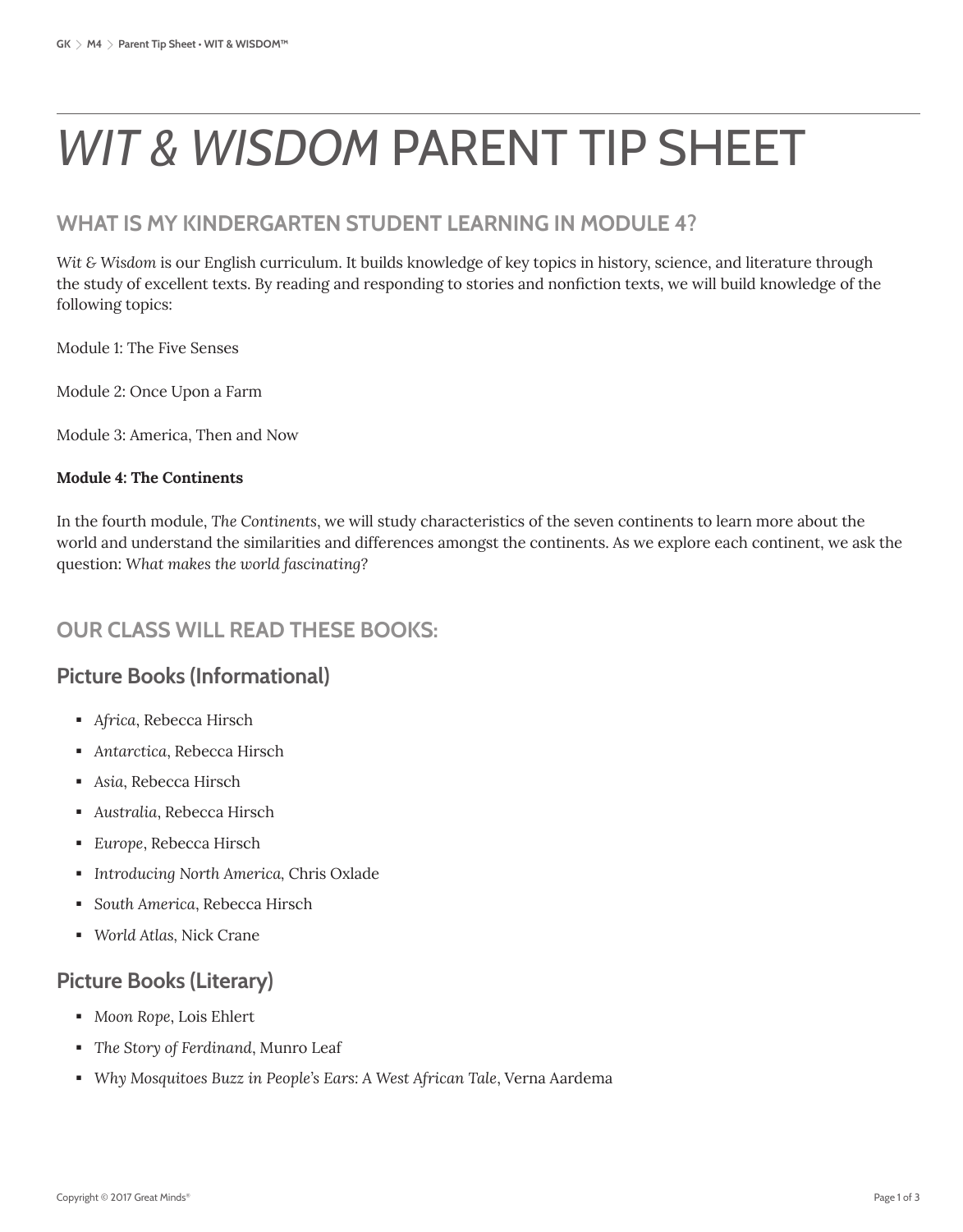# **OUR CLASS WILL READ THIS ARTICLE:**

"5 Reasons Why Animal Moms Are Awesome," April Capochino Myers

## **OUR CLASS WILL EXAMINE THIS PAINTING:**

*Carta Marina*, Olaus Magnus

## **OUR CLASS WILL VISIT THIS WEB PAGE:**

"Americas—Fact Files," *Go Wild*

## **OUR CLASS WILL READ THIS POEM:**

"Lions Roar," *CanTeach*

# **OUR CLASS WILL LISTEN TO THESE SONGS**

- "Penguin Song," *Preschool Education*
- *"Where in the World Is Carmen Sandiego?* from Smithsonian Folkways" Smithsonian Folkways

## **OUR CLASS WILL WATCH THESE VIDEOS:**

- "Antarctic Sights and Sounds," James Napoli
- "Burkina Faso: Music," *Our Africa*
- "Explore Views of the Burj Khalifa with Google Maps," Google Maps
- "The Seven Continents Song," Silly School Songs
- "Storm-Proofing the World's Biggest Mud Building," BBC Earth
- "Traditional Chinese Dance—'Flowers Contend in Beauty' by Li Qian, Lin Chen…"

## **OUR CLASS WILL VIEW THESE PHOTOGRAPHS**

- *Earth from Spac*e, Stöckli, Reto, et al.
- "Patterns of Chinchero," *Descendants of the Incas*

# **OUR CLASS WILL ASK THESE QUESTIONS:**

- What interesting things can people do in Europe and Asia?
- What interesting natural features can people see in Africa and Antarctica?
- How can a story transport you to a different place?
- What amazing animals can people see in South America and Australia?
- Why might people want to visit North America?